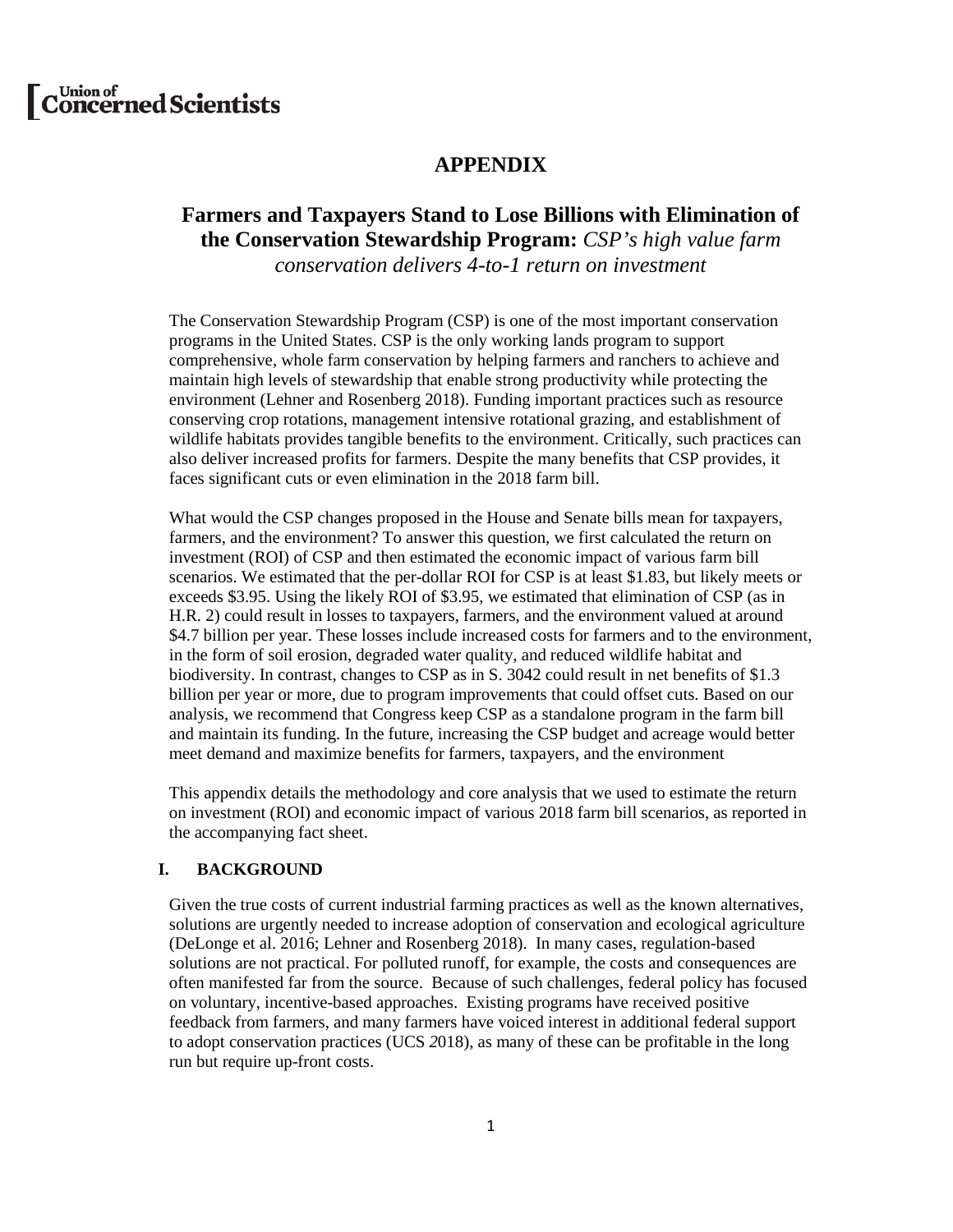In the US, the largest conservation programs are part of the farm bill, where they amount to over \$5 billion annually. Much of this funding is dedicated to "working lands", financially supporting producers to implement practices on acres currently in production, rather than paying farmers to take acres out of production. The EQIP and CSP, introduced in 1996 and 2002, respectively, are the two major such programs, and both are managed through the Natural Resources Conservation Stewardship (NRCS) program. Of these, the CSP is unique in that it takes a holistic approach that targets high-priority areas and concerns. Participating farmers can implement a wide variety of practices, including rotational grazing, cover crops, and crop rotations. Currently, CSP is the largest conservation program in the US, with about 72 million acres enrolled (NSAC 2018a). The program is in high demand, with an estimated acceptance rate of about half of applicants (NSAC 2015), indicating that farmers want, and need, support in adopting conservation practices.

Return on investment (ROI) analyses estimate expected profits resulting from a given investment and help to estimate the efficiency of that investment. Cost-benefit analyses generally provide a similar function, but often account for additional benefits outside of simple profit, frequently including social and environmental benefit. For example, though water quality has monetary value, it often is not considered a cost of or profit from agricultural production. Return on investment analyses of programs that provide such broad benefits (such as CSP) should therefore include their value in "return" estimates. We refer to the following analysis of CSP as an ROI, though for methodological purposes, it is interchangeable with a cost-benefit analysis. For this study, the investment of interest was the total annual cost of CSP to taxpayers, and benefits included returns to farmers, communities, and the environment. Many of the benefits were associated with ecosystem services generated from rectifying environmental externalities caused by current industrial agriculture.

Past analyses have estimated the ROI, or cost-benefit, of several conservation programs. For example, the cost-benefit ratios of EQIP, the Conservation Reserve Program (CRP), and the Wetlands Reserve Program (WRP) were estimated at \$1.01, \$2.11, and \$2.19, respectively (NRCS 2009; Wu and Weber, 2012; Sewell 2014). The goal of the present analysis was to estimate the ROI of CSP, as well as to project larger potential costs associated with major changes to CSP, such as those proposed as part of the 2018 farm bill negotiations.

# **II. METHODS**

# **Estimating CSP costs and benefits**

To estimate total CSP costs, we retrieved data for FY2017 from the USDA budget summary (OBPA 2018) (Table 1). We then estimated average cost per acre by dividing total program costs by enrolled acres (NSAC 2017).

|                             | Value            | <b>Source</b>     |
|-----------------------------|------------------|-------------------|
| Total budget (\$)           | \$1,288,000,000  | <b>OBPA 2018</b>  |
| <b>Total enrolled acres</b> | 72,000,000 acres | <b>NSAC 2018a</b> |
| <b>Average \$/acre</b>      | \$17.89          |                   |

# **Table 1. Total estimated costs per acre of CSP program in FY2017.**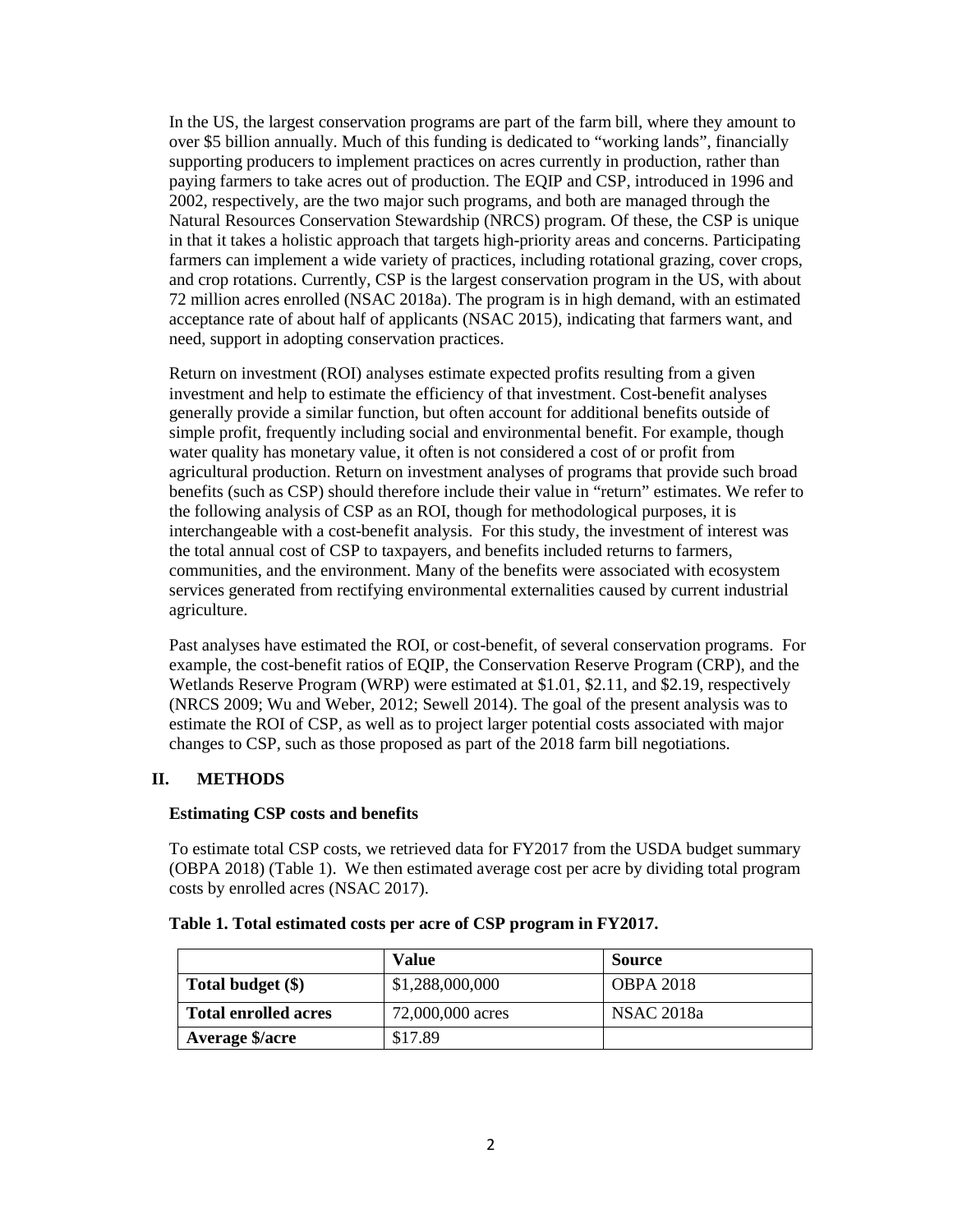Benefits were estimated based on a previously published analysis of EQIP (NRCS 2009) and other recent research. Several categories of benefits are targeted by EQIP and were therefore covered in NRCS (2009). These benefit categories include: reduced erosion, grazing land productivity, irrigation water use, air quality, fertilizer use, wildlife habitat, energy use, carbon sequestration, and animal waste management. For the most part, CSP aims to deliver benefits in similar areas to EQIP, making these categories largely relevant to the analysis of CSP, with two exceptions. First, because EQIP can be used for animal waste operations but this is not a focus of CSP, this category was not applicable for the present analysis. In addition, as many practices included in CSP more explicitly targeted water quality concerns, we added water quality as an additional category for this study. We calculated benefits for each benefit category using the methods in NRCS (2009) combined with updated literature values and updated prices, as described below (see Table 2 for brief descriptions).

*Sheet and rill water erosion.* For this category, benefits were accrued both off-site and onsite. Off-site benefits accounted mostly for reductions in public works costs for removing eroded sediment from waterways and recreational benefits (both of which capture some but not all aspects of water quality); on-site benefits considered reduced losses of purchased fertilizers due to reduced erosion rates (NRCS 2009).

To estimate off-site costs, we used a published value per ton of eroded soil (\$5.72 per ton after accounting for inflation using a GDP index of 1.16; NRCS 2009, USBEA 2018) as well as updated erosion reduction rates (NRCS 2017a). While the erosion reduction rates used in NRCS (2009) were 8.6 tons per acre per year, those rates were based on large values observed on only the most highly erodible lands (HEL). For this analysis, we used updated erosion reduction rates that we felt better reflected the potential for conservation practices to reduce soil erosion across whole farms. Thus, we incorporated recently reported modeled reductions in both annual sheet and rill erosion (0.86 tons/acre/year) and sediment loss from water erosion (1.74 tons/acre/year).

To estimate on-site costs, we considered the loss of fertilizer costs (NRCS 2009). We updated nutrient loss data (NRCS 2017b) as well as nutrient prices (ERS, 2014), which were converted to 2018 dollars using a GDP index of 1.06 for totals of \$0.32 and \$ 0.30 per pound of phosphorus and nitrogen, respectively (ERS 2014).

Together, the updated off- and on-site benefits amounted to an estimated \$20.42 per acre.

*Increased grazing land productivity.* The benefit of increased grazing land productivity was calculated as in NRCS (2009), where increased grazing land productivity in response to conservation practices was assumed to improve animal productivity by 1.3 animal unit months (AUM) per acre. The value per AUM was updated from \$14.43 to \$30 based on recent research (ISU 2018). The overall benefit was calculated as 1.3 AUM times the value per AUM (\$30) for a total of \$39 per acre per year.

*Irrigation water use*. Benefits for decreased irrigation water use were calculated assuming different costs for irrigation using groundwater versus off-farm water. The most recent Farm and Ranch Irrigation Survey (NASS 2014) indicated that approximately 37.2 million acres are irrigated with groundwater at \$54.75 per acre and 14.4 million acres are irrigated with off-farm water sources at \$32.95 per acre. Compared to the values used in NRCS (2009), total acres irrigated and costs for both categories have increased. The updated weighted average cost of irrigation across both approaches was \$48.65 per acre. As in NRCS (2009) we assumed a 20 percent loss of water for transmission, and an efficiency gain of 5.41 acre-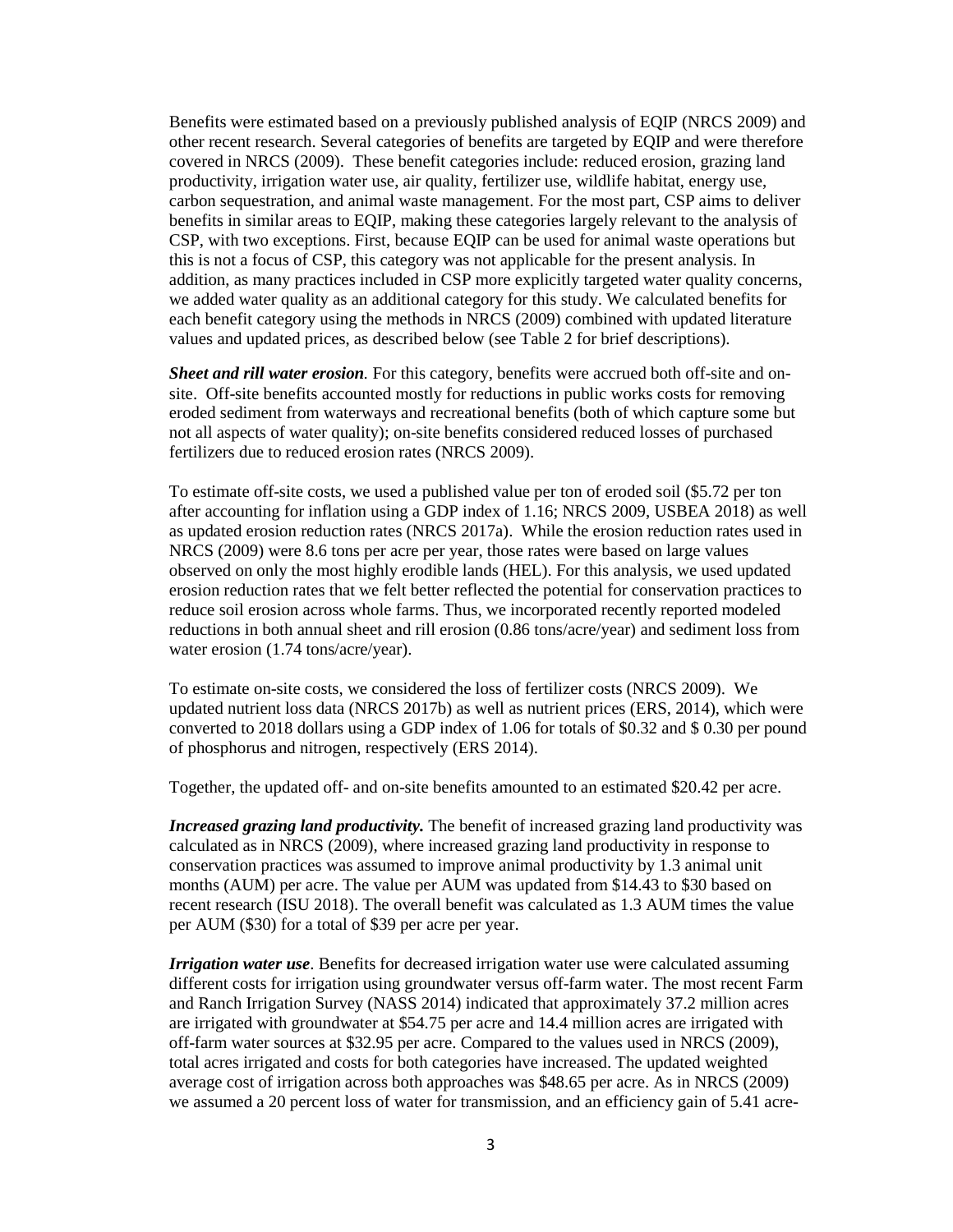inch as a result of improved practices. For context, the average quantity of water applied through irrigation in 2013 was 19.2 acre-inch per acre (NASS 2014), so 5.41 acre-inch represents a 28% improvement. Using a GDP index of 1.1 to update this to 2018 dollars, the total value of decreased irrigation was calculated as \$19.30 per acre per year.

# **Table 2. Estimated benefits (\$) per acre for addressing a single resource concern through CSP enrollment.** Benefits were based on methods in NRCS (2009) but updated using published research, current prices, and inflation**.** Note that NRCS (2009) also included a category for animal waste management but this category is not applicable to the CSP. On the other hand, the category for water quality was added for this analysis.

| <b>Benefit</b>                            | 2009    | 2018    | <b>Description and notes</b>                                                                                                                                                                                                                                                                                                                                                                                                                                                                                                                                                                                                                                                                                                                                                                                                                                                       |
|-------------------------------------------|---------|---------|------------------------------------------------------------------------------------------------------------------------------------------------------------------------------------------------------------------------------------------------------------------------------------------------------------------------------------------------------------------------------------------------------------------------------------------------------------------------------------------------------------------------------------------------------------------------------------------------------------------------------------------------------------------------------------------------------------------------------------------------------------------------------------------------------------------------------------------------------------------------------------|
| reduced erosion                           | \$54.32 | \$20.42 | This value considers off-site (public works and recreation costs) and<br>on-site (fertilizer costs) of erosion. Updated erosion reduction rates<br>(CEAP 2017a) account for not all practices taking place in the most<br>vulnerable areas in CSP, as well as declining prices of fertilizers<br>(which were also inflation adjusted from 2014). Total benefit would<br>likely be larger in highly erodible lands and if other related services,<br>such as plant productivity, were included.                                                                                                                                                                                                                                                                                                                                                                                     |
| grazing land<br>productivity<br>Increased | \$17.25 | \$39.00 | This value considers animal productivity improvements from grazing<br>land productivity enhancements. We updated price per animal unit<br>month (AUM) from \$14.43 to \$30.00 using recent research (ISU<br>2018). Inclusion of other services, such as reduced land-use<br>conversion, reduced inputs, and influence on other benefits (i.e.,<br>additional erosion reductions) would likely result in a higher value.                                                                                                                                                                                                                                                                                                                                                                                                                                                            |
| irrigation<br>water use                   | \$10.30 | \$19.30 | This value accounts for reduced irrigation needs resulting from<br>conservation practices. Since 2009, the proportion of acres irrigated<br>by groundwater and off-farm water changed, and groundwater and<br>off-farm water irrigation costs increased by \$25.75 and \$14.95,<br>respectively, increasing the average cost of irrigation (NASS 2014).<br>Irrigation costs were also inflation-adjusted from 2012.                                                                                                                                                                                                                                                                                                                                                                                                                                                                |
| fertilizer use                            | \$17.65 | \$13.33 | This value is based on expected reductions in fertilizer applications as<br>a result of improved practices. We updated this value based on<br>declines in fertilizer prices (ERS 2014) and inflation since 2014.<br>Other benefits of reduced fertilizer would likely include productivity,<br>biodiversity, water quality and impact on markets (e.g., fisheries).<br>The impacts of reduced fertilizer use on air and water quality were<br>accounted for separately within those benefit categories.                                                                                                                                                                                                                                                                                                                                                                            |
| air quality                               | \$5.71  | \$15.08 | This value accounts for estimated benefits from reduced wind erosion<br>and therefore reduced cleaning and maintenance costs, damages to<br>machinery, and some health effects (all using NRCS 2009 methods),<br>as well as reduced fertilizer-related $N_2O$ emissions (additional in this<br>study). We updated previous values using net present valuation with a<br>7% discount rate. Improved air quality resulting from reduced $N_2O$<br>was calculated by estimating fertilizer reductions and applying<br>expected rates of loss as $N_2O(2\%)$ , Houlton et al. 2013) as well as the<br>associated costs (\$13.52/kg N; Sobota et al. 2015). This value likely<br>does not fully account for the value of public health, climate<br>regulation, and recreation that would be expected in response to<br>conservation practices targeting air quality (Baro et al. 2014). |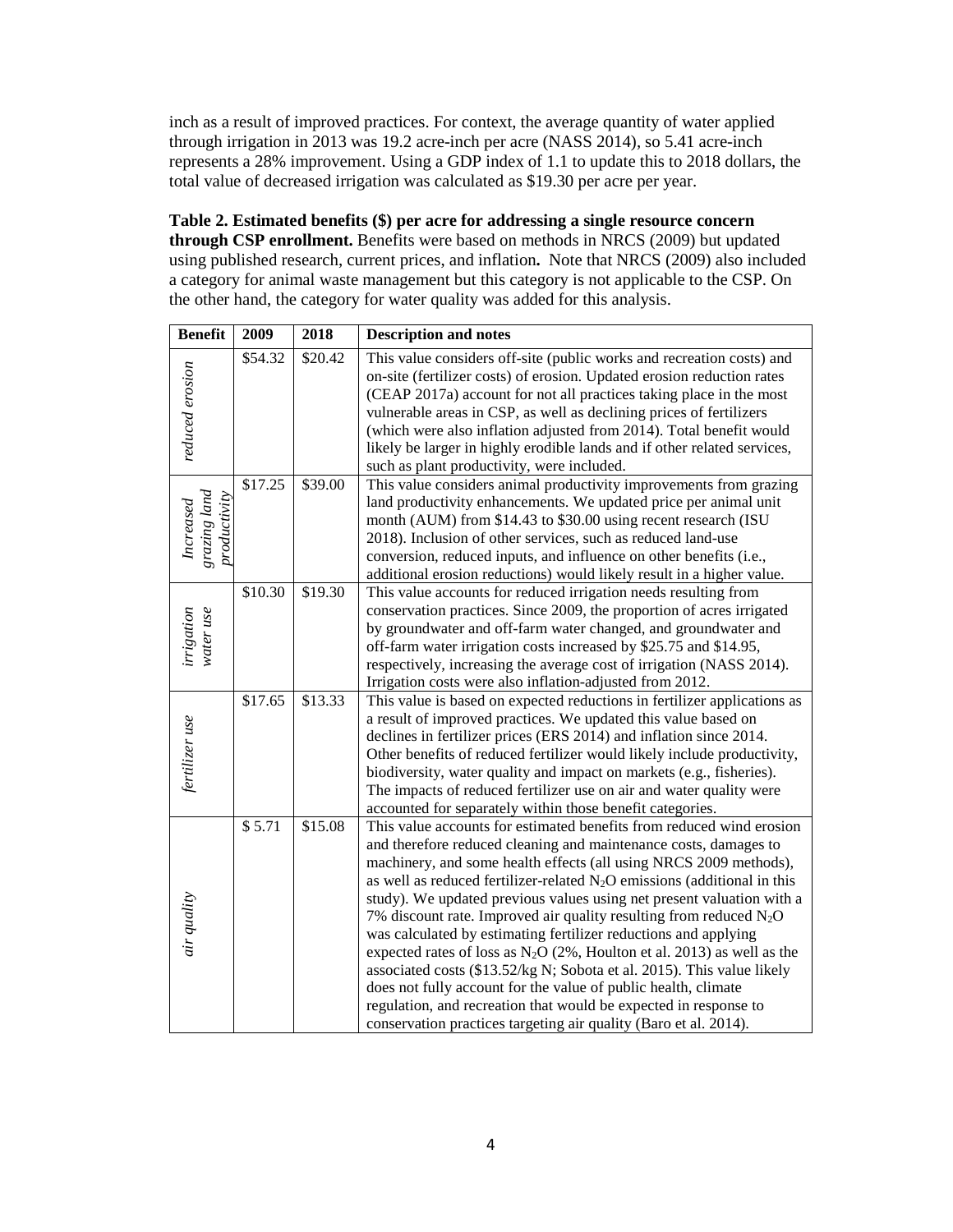| wildlife<br>habitat  | \$7.10  | \$54.86 | This value was originally based on wildlife viewing and pheasant<br>hunting. We updated the value to add contingent valuation of deer<br>hunter access to land. Values were inflation adjusted from 2007<br>dollars. The values here are based on an illustrative subset of benefits<br>from improving wildlife habitat, and such values would likely vary<br>substantially depending on location and several other factors.                                                                                                                                                                                                               |
|----------------------|---------|---------|--------------------------------------------------------------------------------------------------------------------------------------------------------------------------------------------------------------------------------------------------------------------------------------------------------------------------------------------------------------------------------------------------------------------------------------------------------------------------------------------------------------------------------------------------------------------------------------------------------------------------------------------|
| energy use           | \$7.81  | \$7.54  | This value estimates the benefit of decreased energy use in response<br>to conservation agriculture, based on known benefits of conservation<br>tillage. We updated expected fuel use reductions (NRCS 2016) as<br>well as diesel fuel prices and state and federal fuel taxes (EIA 2018).<br>Though not included, the influence of fuel reduction on GHG<br>emissions would increase this value.                                                                                                                                                                                                                                          |
| carbon sequestration | \$0.47  | \$3.02  | This value accounts for increased soil carbon sequestration from<br>conservation agriculture and expected climate change mitigation<br>benefits. We increased the C sequestration rate (Franzluebbers 2010)<br>and updated the price of $C$ (\$2 to \$10 per ton) based on the social cost<br>of C and inflation adjustment from 2007 (EPA 2007). Increases in<br>soil C, which can be higher in select cases (Chambers et al. 2016),<br>tend to also decrease erosion and improve crop resilience to extreme<br>weather and climate change, thus this value is likely an<br>underestimate.                                                |
| water quality        |         | \$23.73 | This category accounts for water quality improvements related to<br>high nutrient levels, which cause eutrophication, dead zones,<br>contaminated drinking water, and other costly impacts (Sobota et al.<br>2015). Values here are based on estimated costs of eutrophication<br>from N in surface freshwater (Sobota et al., 2015), considering<br>reduced fertilizer inputs (NRCS 2009) and estimated reduced losses<br>of N to waterways (Houlton et al. 2013). These values are similar to<br>estimates from Ma (2011), although other studies suggest this value<br>may be higher (Ma and Swinton 2011; Ma et al. 2012; Mulik 2016). |
| <b>MEAN</b>          | \$15.08 | \$21.81 |                                                                                                                                                                                                                                                                                                                                                                                                                                                                                                                                                                                                                                            |

*Fertilizer use.* As in NRCS (2009), direct fertilizer use reductions as part of conservation management were estimated based on reductions required for the NRCS Nutrient Management Standard (590), averaged among low, medium, and high adopters. Expected reductions for applications of nitrogen, phosphorus, and potash were 25, 5, and 13 pounds per acre respectively. The prices of each nutrient were updated using recent fertilizer price data (ERS 2014) and translated to 2018 dollars using a GDP index of 1.06. Input reductions were multiplied by prices, for an estimated annual benefit of \$13.33 per acre.

Air quality. The benefit value of air quality resulting from conservation practices was partially calculated using NRCS (2009), which accounted for costs including cleaning, maintenance and damage to buildings and equipment as well as health effects due to particulates from wind erosion. In addition to these benefits, we also accounted for the impact of reduced N2O emissions expected as a result of conservation practices.

The NRCS (2009) air quality benefit value was updated to 2018 dollars using the net present valuation (NPV) method. With a discount rate of 7 percent and a difference of 11 years (the 2009 report used a 2007 value), present value of air quality was estimated at \$12.02 per acre per year using the NPV equation: Present value =  $FV / (1 + r)^n$ .

To add the value of reduced  $N_2O$  emissions, we relied on recent literature. Sobota et al. (2015) estimated the median cost of reduced air quality per kilogram of N at \$13.52.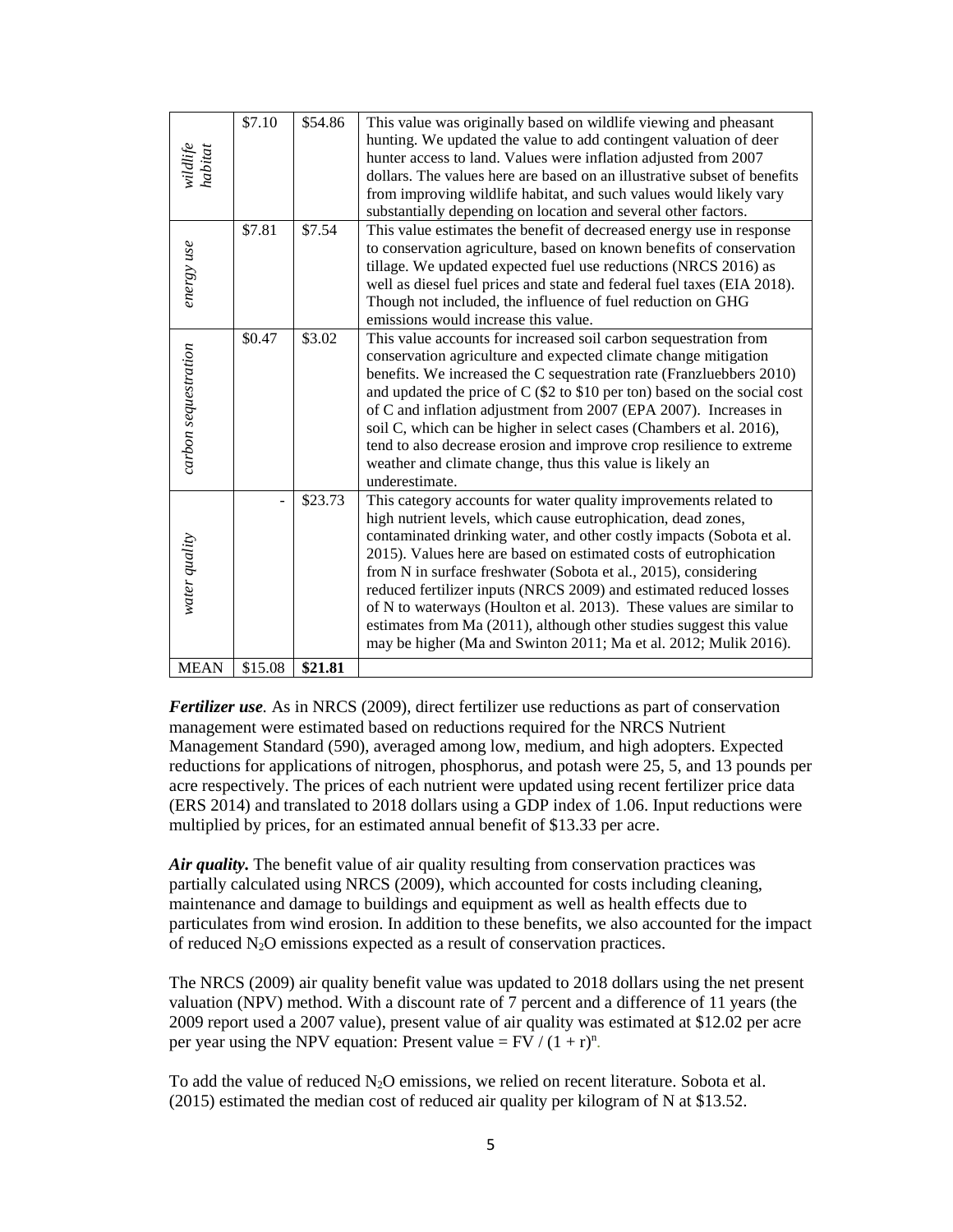Assuming that the N fertilizer reductions due to conservation practices were the same as reported by NRCS (2009) (described in the Fertilizer Use section above; 25 pounds N per acre) and that 2% of applied N is lost to the atmosphere as  $N_2O$  (Houlton et al. 2013), the value of air quality from reduced N fertilizer was estimated at \$3.07 per acre.

The \$12.02 of value from the updated NRCS (2009) methodology combined with the additional \$3.07 of value from reduced  $N_2O$  equaled a total estimated benefit of \$15.08 per acre on air quality. These values are likely an underestimate as we only considered the benefits of reduced particulate matter and  $N_2O$  and did not account for other types of air quality concerns (Sobota et al. 2015).

*Wildlife habitat.* Many practices funded by CSP aim to conserve wildlife habitat, such as Monarch butterfly habitat establishment, conservation cover, riparian forest buffers, herbaceous weed control, and forest management. Though extensive literature on the effects of such practices on wildlife habitat exists (NRCS 2017c), these services are difficult to quantify. The NRCS (2009) methods relied on valuation of just two components of wildlife habitat: improved wildlife viewing and pheasant hunting (Feather et al. 1999), which totaled a benefit of \$7.10 per acre in 2007 dollars. Because these only represent a portion of expected benefits, we incorporated additional contingent valuation research that quantifies willingness to pay for services from improved wildlife habitat. Knoche and Lupi (2007) estimated willingness to pay for deer hunting on farms using conservation practices at \$39 per acre. Both the \$7.10 of previously estimated benefits and the \$39 in benefits added in this analysis were converted from 2007 dollars to 2018 dollars using a GDP index of 1.19 (equaling \$8.45 and \$46.41, respectively) and summed, totaling \$54.86 per acre.

*Energy use.* The NRCS (2009) methods estimated diesel fuel savings from conservation practices that reduce energy use. For example, transitioning from conventional till to no-till reportedly saves an average of 2.99 gallons of fuel per acre. This value was updated with recent estimates of fuel reductions from several methods of conservation tillage, including continuous no-till, seasonal no-till, and mulching; average reduction across practices totaled 2.81 gallons per acre (NRCS 2016). The cost of diesel fuel and highway taxes were updated with current data (EIA 2018a,b). The \$0.54 per gallon for federal and state highway taxes were subtracted from the updated \$3.22 per gallon fuel (to account for the reduced cost of fuel for agricultural purposes) and multiplied by the 2.81 gallons fuel per acre saved, totaling a benefit of \$7.54 per acre.

*Carbon sequestration.* The carbon sequestration rates resulting from conservation practices were updated from NRCS (2009) based on recent research. Franzluebbers (2010) quantified carbon sequestration rates of farmland transitions from conventional to conservation tillage, as well as from pasture restoration with perennial species. Across crop and pasture land, carbon sequestration rate averaged 0.261 Mg C per acre per year, which is higher than the 0.233 Mg C per acre per year in NRCS (2009), but lower than estimates of potential sequestration rates in some conditions (Chambers et al. 2016). The value of this additional C was estimated using \$36 per ton (in 2007 dollars) for the social cost of carbon  $(CO<sub>2</sub>)$  (EPA 2017), at a discount rate of 3 percent, and updated from 2007 to 2018 dollars using a GDP index of 1.18. This value was translated from  $CO<sub>2</sub>$  to C for a cost of \$11.57 per ton. The cost was multiplied by the average sequestration rate, totaling a benefit of \$3.02 per acre.

*Water quality.* Benefits of improved water quality from conservation practices were estimated based on expected reductions to eutrophication from reduced N-fertilizer inputs. A recent study estimated that each kilogram of N in surface freshwater leads to a median cost of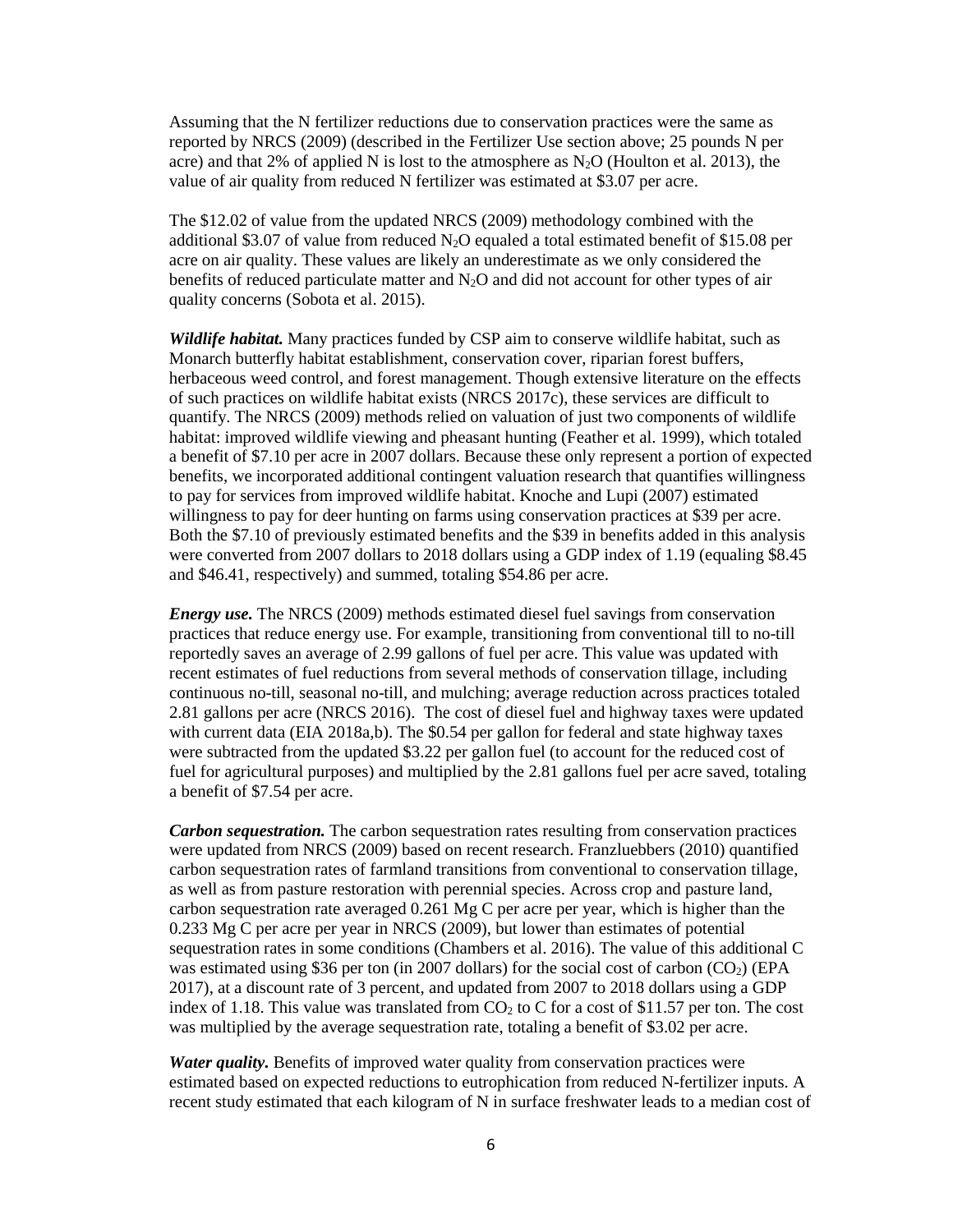\$16.10 related to eutrophication. To estimate how improved practices could reduce these costs, we assumed that reductions in N fertilizer application were as described in NRCS (2009) (see Fertilizer Use section above; 25 pounds N per acre) and that the fraction of applied N that escapes to waterways is 13% (Houlton et al. 2013). At these rates, the total value of improved water quality from conservation agriculture was estimated at \$27.93 per acre. This value was similar to findings from other research. For example, Ma (2011) estimated a value of \$21.50 per acre for reducing eutrophication based on consumer willingness to pay and contingent value estimates. Swinton et al. (2015) suggested the value of improved water quality could be even higher, based on increased land values correlated with improved water quality. In addition, the costs we considered in this analysis don't consider all aspects of water quality concerns, such as coastal N loading that affects marine systems (estimated value of \$22.22/kg N), groundwater N loading that affects drinking water (\$2.44/kg N), and more (Mulik 2016, Sobota et al. 2015). Thus, the benefit value used in this study is likely an underestimate.

**Figure 1. Estimated value of each benefit category considered for CSP based on NRCS (2009).** This figure shows the values of benefits acquired through conservation agriculture according to categories used in NRCS (2009) to assess the value of EQIP. Original values from NRCS (2009) are shown, as well as updated values based on research, prices, and inflation (Table 2).



#### **Developing representative benefit value scenarios**

CSP is structured such that farmers must be addressing at least two resource concerns to qualify for the program, and they must also address one additional resource concern over a 5 year contract. While the exact benefits achieved will vary by factors such as land use type, region, practices, and more, we developed two benefit scenarios that we believe could be illustrative of average benefits across the full program.

For our **"minimal"** scenario, our goal was to project a conservative but still realistic benefit value. For this scenario we estimated the value only of benefits arising from meeting one additional resource concern, as required following enrollment in CSP. However, we also assumed that the value of this single accomplishment was 50% greater than it would have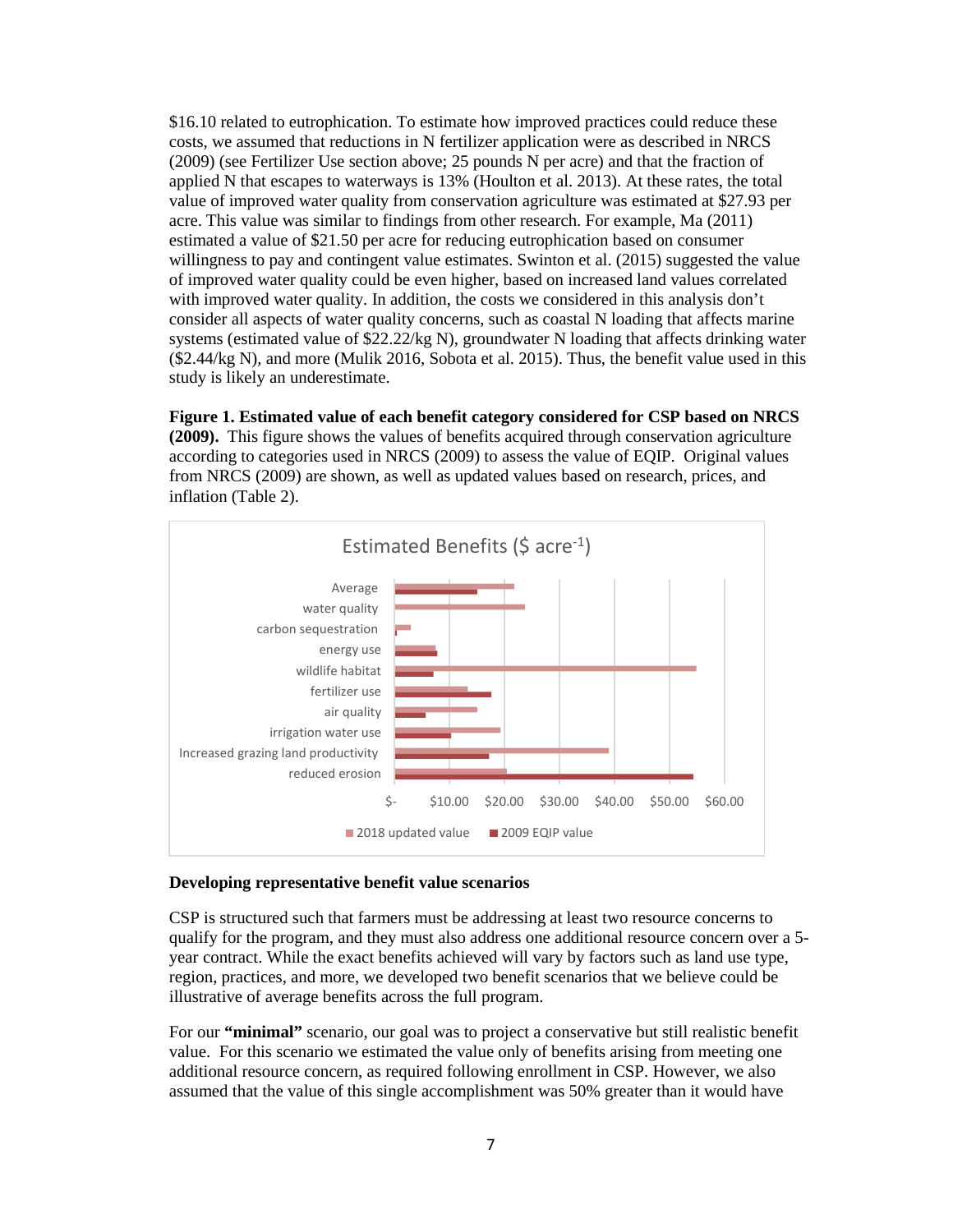been if it had been achieved independently of pre-existing stewardship levels. We estimated a 50% increase in the expected value of addressing the new resource concern based on research indicating that stacking conservation practices onto existing conservation practices produces relatively higher levels of value (Robertson et al. 2014; Christianson et al. 2018).

For our **"likely"** scenario, we estimated the combined value of benefits attained from meeting three resource concerns over the course of the contract (two prior to enrollment, as well as one additional over the course of enrollment). We calculated the sum of the resource concerns with the three lowest values and the sum of the resource concerns with the three highest values to represent the maximum and minimum possible values of addressing three concerns. We used the average of these maximum and minimum cases as the estimated benefit value for this scenario.

#### **Estimating costs and benefits of farm bill policy outcomes**

We considered several possible policy outcomes based on proposed changes to conservation programs as part of the 2018 farm bill (NSAC 2018b). Because CSP contracts are made for five years, active contracts will still fulfill their contract length, regardless of changes made to the program in the 2018 farm bill. For this analysis, we assumed that all changes to CSP took place immediately, rather than over time as contracts expire. Therefore, estimated costs resulting from the policy outcomes below represent an annual average rather than the cost in any specific year.

**Policy Outcome 1***: CSP eliminated (as in House bill).* In this case, we annualized proposed budget cuts and assumed that all net cuts (\$860 million per year) were from the current CSP budget, such that benefits were lost at the CSP ROI rate. Given that some of the CSP budget was not fully eliminated but was instead rolled into EQIP, we assumed that those funds  $$1288$  million - \$860 million = \$428 million) would still provide benefits but at the rate previously estimated for EQIP (NRCS 2009).

Policy Outcome 2: *CSP reduced (as in Senate bill)*. Cuts to CSP proposed in S. 3042 total \$1 billion over 10 years. We assumed an annualized cut of \$100 million per year. In this case, we assumed that all benefits were lost at the CSP ROI rate. S. 3042 also proposes structural changes that emphasize high-value environmental benefits, but these proposed improvements were not considered in this scenario.

**Policy Outcome 3:** *CSP reduced but improved (as in Senate bill).* In this case, we consider the lost benefits from reducing CSP by the proposed amount (as in Policy Outcome 2). However, we also considered two possible outcomes based on proposed improvements to the program, which would prioritize high-value practices such as resource conserving crop rotations, cover crops, and managed grazing. These improvements could lead to a higher ROI, thus we estimated alternate policy outcomes based on two different assumptions: (a) assuming a 10% increase to the CSP ROI estimated in our "likely" scenario, (b) assuming a slightly higher increase to the CSP ROI estimated in our "likely" scenario. For this estimate, we increased the "likely" scenario ROI by one standard deviation (equal to a 33% increase to the CSP ROI estimated in our "likely" scenario.

#### **RESULTS**

We estimated that the average cost per acre for CSP, including all program expenses and considering all enrolled acres (72 million), is approximately \$17.89. In terms of benefits, we estimated that the value of addressing a single targeted resource concern averages around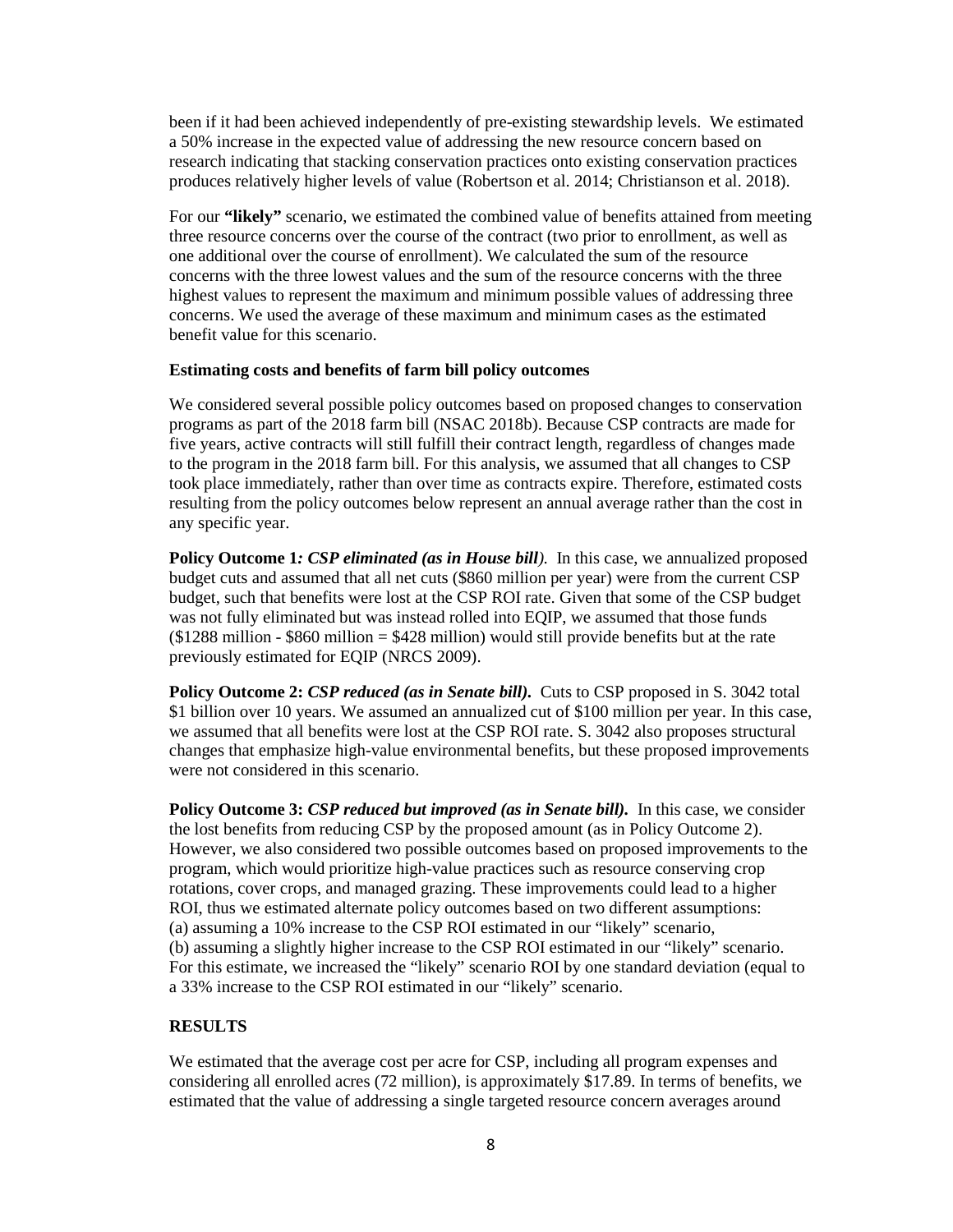\$17.49 based on previous cost-benefit analysis methods (NRCS 2009). However, when the values of benefits were updated based on new knowledge, current costs, and inflation, we estimated that the average benefit of addressing a single targeted resource concern is \$21.81. Given that CSP requires that at least three benefits must be realized over the course of the contract, the value of CSP is likely much higher. When we assumed that the value of CSP includes the value of meeting three resource concerns, we estimated a benefit ranging from at least \$23.89 to up to \$117.59.

Based on the range of potential benefits, we estimated that the ROI from CSP is likely between \$1.22 and \$6.57 (Table 3). For this analysis, we considered cost and benefit outcomes of two different ROI scenarios: a "minimal" scenario with an ROI of \$1.83, and a more "likely" scenario of \$3.95. Our "likely" scenario is higher than ROIs estimated for other conservation programs (180% higher than CRP and 391% higher than EQIP) (Table 4).

#### **Table 3. Estimated ROI of CSP (\$/acre) calculated assuming an average cost of \$17.89/acre.** Benefits are estimated based on CSP requirement to implement practices to

meet a new resource concern and to meet a minimum of three resource concerns by program completion. ROI values used for "Minimal" and "Likely" scenarios are identified.

|               | <b>Single Resource Concern</b><br>(Added Value) | <b>Three Resource Concerns</b><br>(Total Value) |
|---------------|-------------------------------------------------|-------------------------------------------------|
| Limited value | \$1.22 <sup>1</sup>                             | $$1.34^2$                                       |
| Higher value  | \$1.83 $($ "Minimal" $)^3$                      | \$6.57 <sup>4</sup>                             |
| Average       | \$1.53                                          | \$3.95 ("Likely")                               |

<sup>1</sup> Considers the value of addressing one resource concern only, assuming the average value of all targeted resource concerns (Table 2)

<sup>2</sup>Considers value of addressing three resource concerns, but conservatively assumes the three least valuable concerns were addressed.

<sup>3</sup> Accounts for only the added value of addressing a new resource concern, but also considers the synergistic effects of adding practices to pre-existing practices through a holistic management approach (50% additional value; Christianson et al. 2018).

<sup>4</sup> Considers the value of addressing three resource concerns, but optimistically assumes the three most valuable resource concerns were addressed.

**Table 4: Comparative return on investment of major conservation programs.** Note that the referenced ROIs were completed with different methodologies and at different times, thus these estimates may not be directly comparable.

| <b>Program</b>   | <b>Cost</b>                                  | <b>Benefit</b>      | <b>ROI</b> (Source)          |
|------------------|----------------------------------------------|---------------------|------------------------------|
| CRP              | \$1.7 billion                                | \$3.5 billion       | $$2.19$ (Wu & Weber 2012)    |
| <b>EQIP</b>      | \$2.08 billion                               | \$2.09 billion      | $$1.01$ (NRCS 2009)          |
| CSP <sup>1</sup> | \$1.29 billion (\$17.89 acre <sup>-1</sup> ) | \$21.81 $\arctan 2$ | $$1.83-3.95$ (present study) |

<sup>1</sup> For this study, we were only able to estimate benefits per acre rather than total benefits.

We projected possible costs and benefits of farm bill outcomes based on the 2018 farm bill negotiations (Table 5). Assuming the "likely" ROI for CSP of \$3.95, we estimate that adopting the H.R.2, which eliminates CSP and only rolls some of its funding into EQIP, would result in lost benefits of \$4.7 billion per year. This outcome would mean increased costs to farmers, and increased environmental degradation such as soil erosion, decreased water quality, lost wildlife habitat and biodiversity, and increased pollution due to fertilizer and pesticide use. In contrast, adopting S. 3042 could result in an estimated benefit increase of \$1.3 billion per year. Though this bill proposes marginal funding cuts to CSP,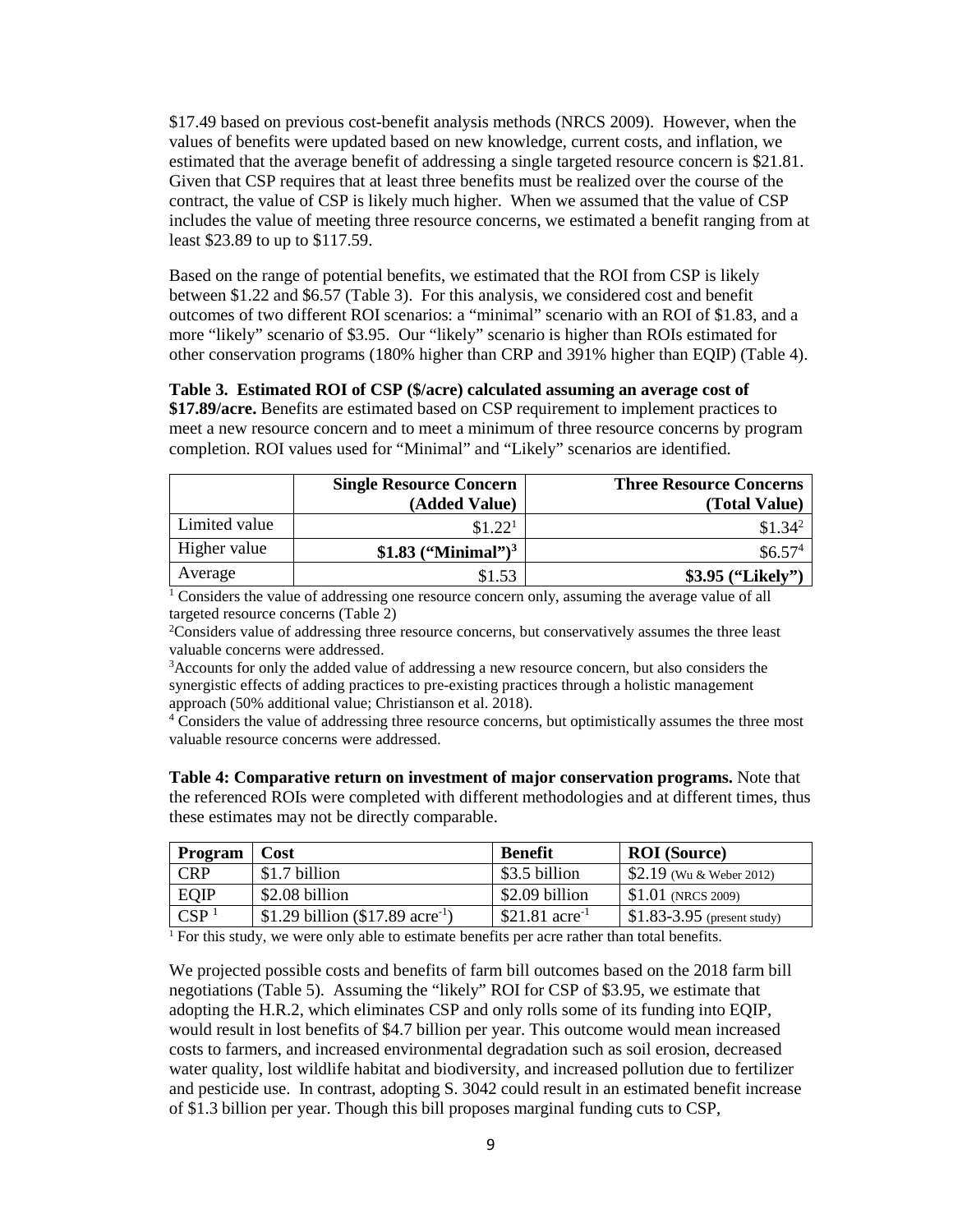improvements in the program are estimated to increase benefits enough to offset the benefits lost to funding cuts. Note that even assuming a more "minimal" ROI for CSP (\$1.83), H.R.2 would likely lead to over \$1.9 billion of lost benefits whereas the Senate bill would be expected to lead to only relatively small losses (<\$0.2 billion per year) to more moderate gains (\$53 million to \$1.2 billion per year).

**Table 5: Potential outcomes of farm bill changes to the CSP.** Potential outcomes are based on calculations assuming an ROI of (I) "likely" ROI (\$3.95), or (II) "minimal" ROI (\$1.83). Policy outcomes considered include (1) H.R.2 adopted (2) S. 3042 adopted without proposed improvements (3a) S. 3042 adopted with cuts and program improvements (related to resource conserving crop rotations, cover crop, and managed grazing) that increase ROI by 10%, and (3b) S. 3042 adopted with cuts and program improvements that increase ROI by 33%.

|                                   | <b>Change to Benefits</b> | <b>ROI</b> | <b>Change in ROI</b> |
|-----------------------------------|---------------------------|------------|----------------------|
| <i>I.</i> "Likely" ROI $(\$3.95)$ |                           |            |                      |
| 1: House $1$                      | $$-4,661,000,048.13$      | \$1.01     | $$ -2.94$            |
| 2: Senate cuts                    | $$ -395,440,997.53$       | \$3.95     | $\mathcal{S}$ -      |
| $3a:$ Senate cuts + improvements  | \$113,887,007.29          | \$4.35     | \$0.40               |
| $3b:$ Senate cuts + improvements  | \$1,291,274,228.81        | \$5.26     | \$1.31               |
| II. "Minimal" $ROI($1.83)$        |                           |            |                      |
| 1: House $1$                      | $$-1,923,111,728.26$      | \$1.01     | $$ -0.82$            |
| 2: Senate cuts                    | $$-182,872,028.59$        | \$1.83     | $\frac{1}{2}$        |
| 3a: Senate cuts + improvements    | \$52,667,144.23           | \$2.01     | \$0.18               |
| $3b:$ Senate cuts + improvements  | \$1,162,558,124.22        | \$2.91     | \$1.09               |

<sup>1</sup> In H.R.2, CSP is eliminated, but 33% of its funding will be rolled into EQIP. Estimate includes forgone benefits at the CSP "likely" ROI and the forgone benefits of the 33% transferred funding at the EQIP ROI (\$1.01).

# **Uncertainties**

It is important to note that this analysis contains several uncertainties. In this study, we did not determine the actual costs or benefits of specific practices implemented through CSP. Costs are based on average cost per acre determined by total acres enrolled and total program costs. Benefits are estimated based on the average value of achieving benefits within key categories targeted by CSP. In practice, specific program costs and benefits range widely based on several factors, including location, climate, farm size, and more. In this analysis, we also consider only one year of costs and one year of benefits. We did not project benefits of practices that are likely to endure for multiple years, and the longer-term estimation of ROI to farmers is also outside the scope of this analysis. Costs and benefits estimated by other reports (NRCS 2009; Wu and Weber 2012) are also estimates and rely on differing methodologies, time-scales, and available data. Therefore, the ROI estimated by this analysis for CSP may not be directly comparable to estimates for other conservation programs.

*Paige Stanley, M.S. is a doctoral candidate at the University of California at Berkeley and was an agroecology intern at UCS while working on this project. Marcia DeLonge, Ph.D., is a senior scientist in the UCS Food and Environment Program.*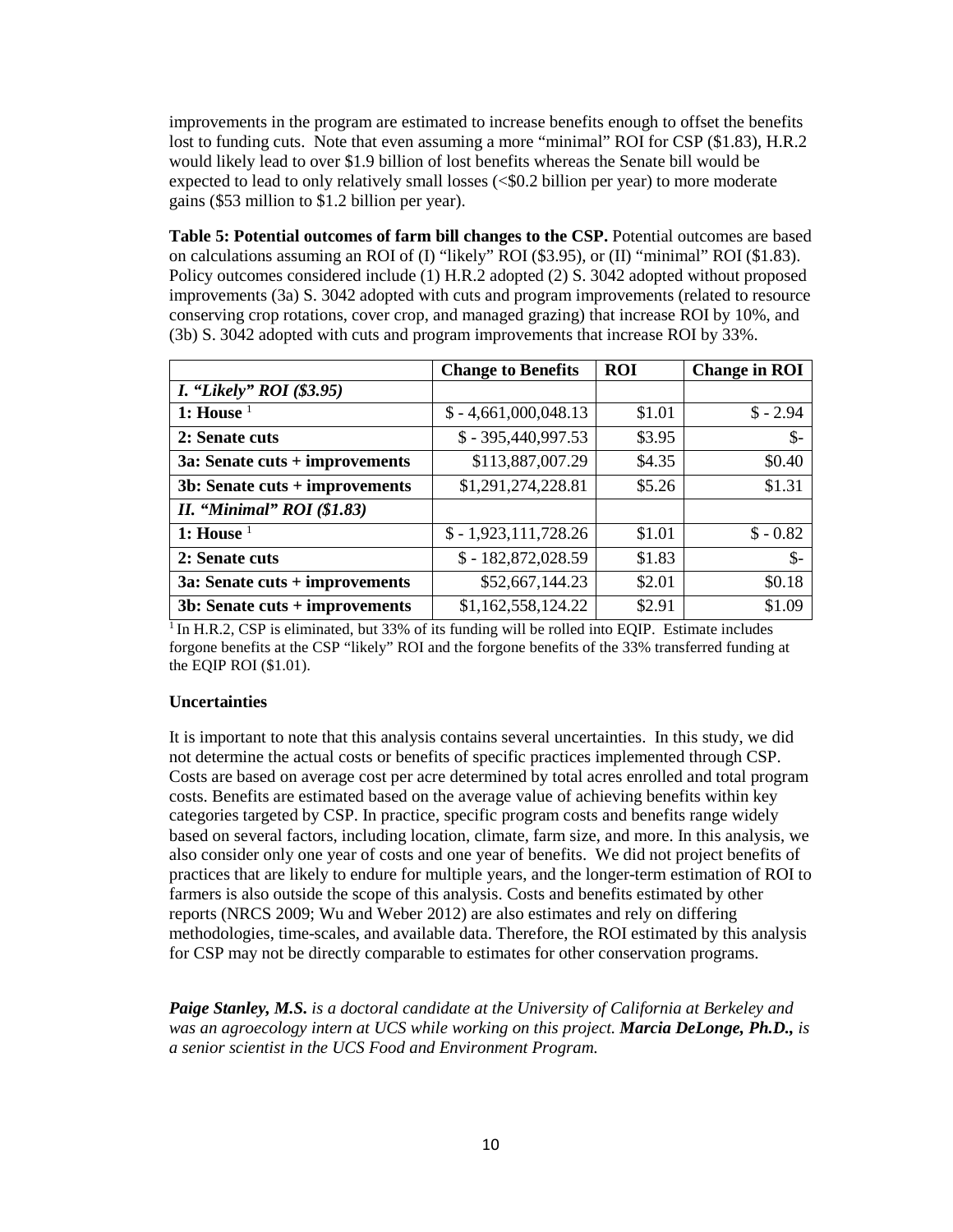#### **Acknowledgements**

This project was made possible in part through the generous support of the Grantham Foundation for the Protection of the Environment, the Nico Linesch Legacy Fund (for support of Ms. Stanley), and UCS members. For their reviews of the project, the authors would like to thank Tod Wickersham of Beneficial Results LLC, and two anonymous reviewers. The time they spent reviewing and contributing to the project was considerable, and their comments and suggestions greatly improved it. At UCS, the authors thank Karen Perry Stillerman, Glynis Lough, and Michael Lavender for their help in developing and refining this research project. Organizational affiliations are listed for identification purposes only. The opinions expressed herein do not necessarily reflect those of the organizations that funded the work or the individuals who reviewed it. The Union of Concerned Scientists bears sole responsibility for the contents.

#### **REFERENCES**

Basche, A. 2017. Turning soils into sponges: How farmers can fight floods and droughts. Cambridge, MA: Union of Concerned Scientists. Online at *https://www.ucsusa.org/foodagriculture/advance-sustainable-agriculture/turning-soils-sponges#.W3luvBMbOqA*

Baró, F., L. Chaparro, E. Gómez-Baggethun, J. Langemeyer, D. J. Nowak, and J. Terradas. 2014. Contribution of Ecosystem Services to Air Quality and Climate Change Mitigation Policies: The Case of Urban Forests in Barcelona, Spain. *Ambio* 43(4), 466–479. Online at *<http://doi.org/10.1007/s13280-014-0507-x>*

Bommarco, R., D. Kleijn, and S. G. Potts. 2013. Ecological intensification: harnessing ecosystem services for food security. *Trends in ecology & evolution* 28(4): 230-238.

Chambers, A., R. Lal, and K. Paustian. 2016. Soil carbon sequestration potential of US croplands and grasslands: Implementing the 4 per Thousand Initiative. *Journal of Soil and Water Conservation* 71, 68A-74A. *<https://doi.org/10.2489/jswc.71.3.68A>*

Chen, H. 2010. Ecosystem services from low input cropping systems and the public's willingness to pay for them. Michigan State University. Agricultural, Food and Resource Economics.

Christianson, R., et al. 2018. Beyond the nutrient strategies: Common ground to accelerate agricultural water quality improvement in the upper Midwest. *Journal of Environmental Management* 206: 1072-1080.

David, M.B., L.E. Drinkwater, and G.F. McIsaac. 2010. Sources of nitrate yields in the Mississippi River Basin. *Journal of Environmental Quality* 39:1657–1667. Online at https:// dl.sciencesocieties.org/publications/jeq/abstracts/39/5/1657. doi:10.2134/jeq2010.0115.

DeLonge, M., and Basche, A., 2017. Leveraging agroecology for solutions in food, energy, and water. *Elem Sci Anth* 5. *<https://doi.org/10.1525/elementa.211>*

DeLonge, M.S., A. Miles, and L. Carlisle. 2016. Investing in the transition to sustainable agriculture. *Environmental Science & Policy. doi:10.1016/j.envsci.2015.09.013*

Economic Research Service (ERS). 2014. Fertilizer Use and Price 2014 Data. Online at *<https://www.ers.usda.gov/data-products/fertilizer-use-and-price/>*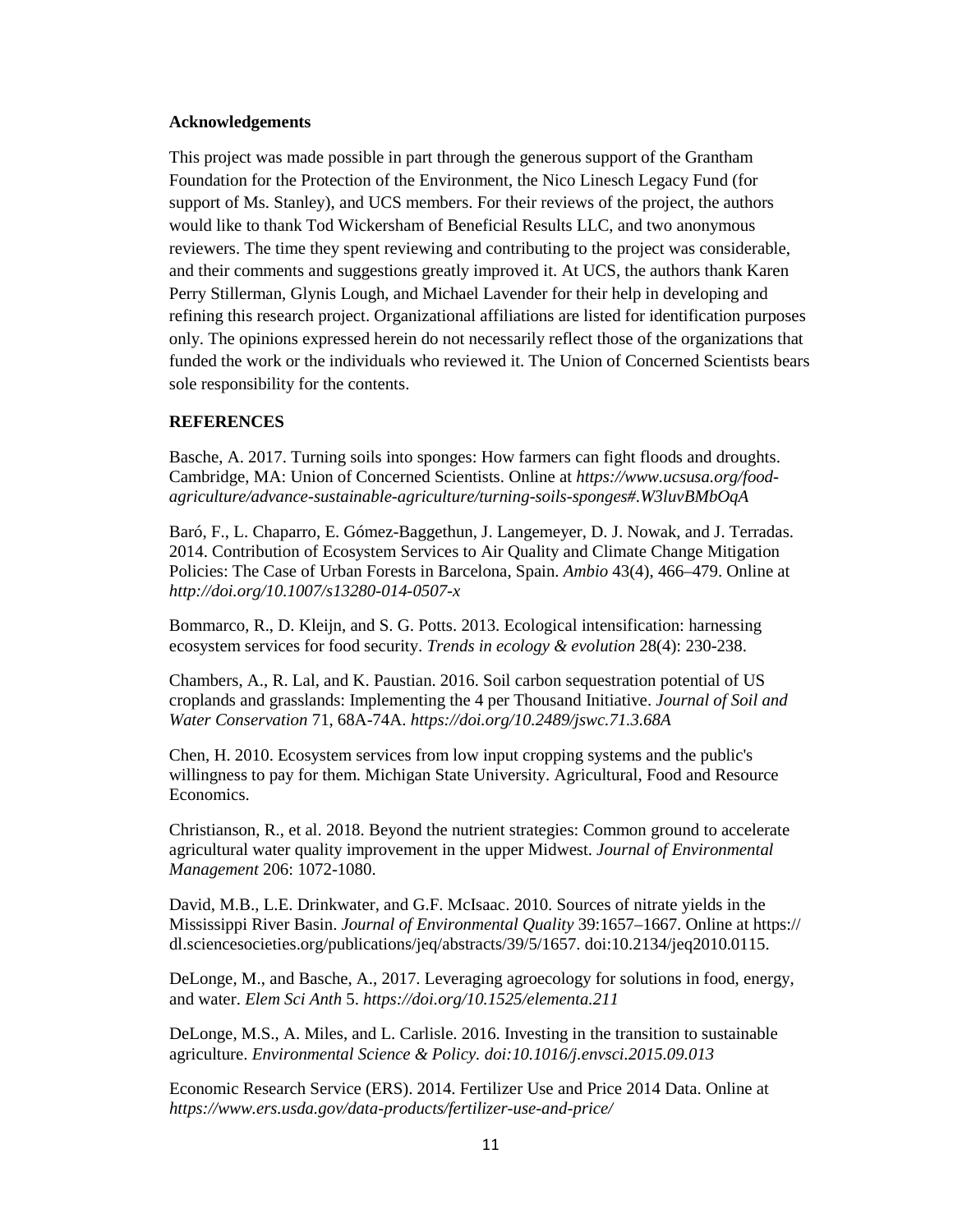Energy Information Administration (EIA). 2018a. Petroleum and Other Liquids. Gasoline and Diesel Fuel Update. Diesel Fuel Release Date: July 30, 2018. Online at *<https://www.eia.gov/petroleum/gasdiesel/>*

Energy Information Administration (EIA). 2018b. Federal and State Motor Fuel Taxes. Online at *<https://www.eia.gov/petroleum/marketing/monthly/xls/fueltaxes.xls>*

Environmental Protection Agency (EPA). 2017. Climate Change. The Social Cost of Carbon. Estimating the Benefits of Reducing Greenhouse Gas Emissions. Online at *https://19january2017snapshot.epa.gov/climatechange/social-cost-carbon\_.html*

Feather, P., D. Hellerstein, and L. Hansen. 1999. Economic Valuation of Environmental Benefits and the Targeting of Conservation Programs. The Case of the CRP. Economic Research Service, Agriculture Information Bulletin No. 778. Washington DC.

Fiedler, A. K., D. A. Landis, and S. D. Wratten. 2008. Maximizing ecosystem services from conservation biological control: the role of habitat management. *Biological Control* 45.2: 254-271.

Franzluebbers, A. J. 2010. Achieving soil organic carbon sequestration with conservation agricultural systems in the southeastern United States. *Soil Science Society of America Journal*, *74*(2), 347-357.

Haynes-Maslow, L. and R. Salvador. 2015. The Food System Should Unite Us, Not Divide Us. *Journal of Agriculture, Food Systems and Community Development* 5(4): 105–109. *DOI: <https://doi.org/10.5304/> jafscd.2015.054.019*

Houlton, B. Z., Boyer, E., Finzi, A., Galloway, J., Leach, A., Liptzin, D., ... & Townsend, A. R. (2013). Intentional versus unintentional nitrogen use in the United States: trends, efficiency and implications. *Biogeochemistry*, *114*(1-3), 11-23.

Iowa State University (ISU). 2018. Extension and Outreach. Ag Decision Maker: Cash and Rental Rates for Iowa 2018 Survey. Online at *<https://www.extension.iastate.edu/agdm/wholefarm/pdf/c2-10.pdf>*

Knoche, S. and, F. Lupi. 2007. Valuing deer hunting ecosystem services from farm landscapes. *Ecological Economics* 64(2): 313-320. *<https://doi.org/10.1016/j.ecolecon.2007.07.023>*

Lehner, P. H., and Rosenberg, N. A. 2018. A Farm Bill to Help Farmers Weather Climate Change. *Journal of Food Law & Policy*, *14*(1), 8.

Ma, S. 2011. *Supply and demand for ecosystem services from cropland in Michigan*. Michigan State University. Agricultural, Food and Resource Economics.

Ma, S. and S.M. Swinton. 2011. Valuation of ecosystem services from rural landscapes using agricultural land prices. *Ecol. Econ.* 70:1649-1659.

Ma, S., S.M. Swinton, F. Lupi, and C.B. Jolejole-Foreman. 2012. Farmers' willingness to participate in payment-for-environmental-services programs. *J. Agric. Econ.* 63(3): 604-626.

Mulik, K. 2016. Subsidizing Waste: How inefficient US farm policy costs taxpayers, businesses, and farmers billions. Cambridge, MA: Union of Concerned Scientists. Online at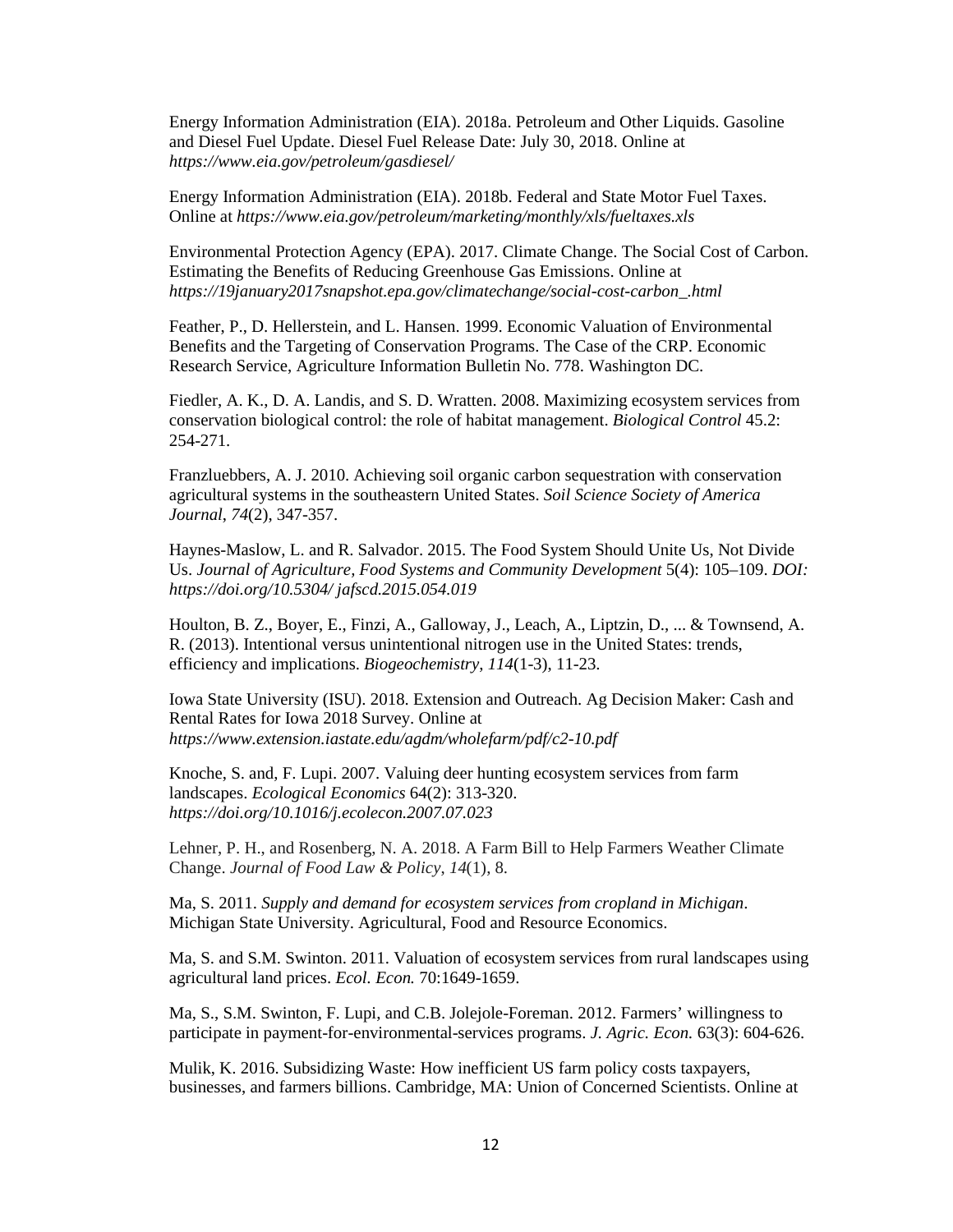*https://www.ucsusa.org/our-work/food-agriculture/advance-sustainableagriculture/subsidizing-waste#.W3QoXOhKhhE*

National Sustainable Agriculture Coalition (NSAC). 2018a. *Conservation Stewardship Program 2018 Sign Up Information Alert.* Online at *[http://sustainableagriculture.net/wp](http://sustainableagriculture.net/wp-content/uploads/2018/02/FY18-CSP-information-alert-FINAL.pdf)[content/uploads/2018/02/FY18-CSP-information-alert-FINAL.pdf](http://sustainableagriculture.net/wp-content/uploads/2018/02/FY18-CSP-information-alert-FINAL.pdf)*

National Sustainable Agriculture Coalition (NSAC). 2018b. The Facts About Working Lands Conservation in the House Draft Farm Bill. Online at *http://sustainableagriculture.net/blog/house-farm-bill-conservation/*

National Sustainable Agriculture Coalition (NSAC). 2017. FY17-CSP-Data-Special-Report*.*  Online at *[http://sustainableagriculture.net/wp-content/uploads/2017/12/FY17-CSP-Data-](http://sustainableagriculture.net/wp-content/uploads/2017/12/FY17-CSP-Data-Special-Report.pdf)[Special-Report.pdf](http://sustainableagriculture.net/wp-content/uploads/2017/12/FY17-CSP-Data-Special-Report.pdf)*

National Sustainable Agriculture Coalition (NSAC). 2015. Online at *[http://sustainableagriculture.net/wp-content/uploads/2015/02/CSP-Farmers-Guide-2015](http://sustainableagriculture.net/wp-content/uploads/2015/02/CSP-Farmers-Guide-2015-final.pdf) [final.pdf](http://sustainableagriculture.net/wp-content/uploads/2015/02/CSP-Farmers-Guide-2015-final.pdf)*

National Agricultural Statistics Service (NASS). 2014. Census of Agriculture: Farm and Ranch Irrigation Survey (2013). Volume 3. Special Studies. Part 1. Online at *[https://www.agcensus.usda.gov/Publications/2012/Online\\_Resources/Farm\\_and\\_Ranch\\_Irri](https://www.agcensus.usda.gov/Publications/2012/Online_Resources/Farm_and_Ranch_Irrigation_Survey/fris13.pdf) [gation\\_Survey/fris13.pdf](https://www.agcensus.usda.gov/Publications/2012/Online_Resources/Farm_and_Ranch_Irrigation_Survey/fris13.pdf)*

Natural Resources Conservation Service (NRCS). 2017a. Effects of Conservation Practices on Water Erosion and Loss of Sediment at the Edge of the Field: A National Assessment Based on the 2003-06 CEAP Survey and APEX Modeling Databases. 74 pp.

Natural Resources Conservation Service (NRCS). 2017b. Effects of Conservation Practices on Phosphorus Loss from Farm Fields: A National Assessment Based on the 2003-06 CEAP Survey and APEX Modeling Databases. 100 pp.

Natural Resources Conservation Service (NRCS). 2017c. Small Forest Openings Support Shrubland Birds and Native Bees in the Northeast. Conservation Effects Assessment Project, Wildlife Conservation Insight. Online at *[https://www.nrcs.usda.gov/Internet/FSE\\_DOCUMENTS/nrcseprd1370895.pdf](https://www.nrcs.usda.gov/Internet/FSE_DOCUMENTS/nrcseprd1370895.pdf)*

Natural Resources Conservation Service (NRCS). 2016. Reduction in Annual Fuel Use from Conservation Tillage. Conservation Effects Assessment Project, Cropland Conservation Insight. Online at

*[https://www.nrcs.usda.gov/Internet/FSE\\_DOCUMENTS/nrcseprd1258255.pdf](https://www.nrcs.usda.gov/Internet/FSE_DOCUMENTS/nrcseprd1258255.pdf)*

Natural Resources Conservation Service (NRCS). 2009. Interim Final Benefit-Cost Analysis for the Environmental Quality Incentives Program. US Department of Agriculture.

Office of Budget and Program Analysis (OBPA). 2018. FY18 Budget Summary. Online at *<https://www.usda.gov/sites/default/files/documents/USDA-Budget-Summary-2018.pdf>*

Ponisio, L. C., L. K. M'Gonigle, K. C. Mace, J. Palomino, P. de Valpine, and C. Kremen. 2014. Diversification Practices Reduce Organic to Conventional Yield Gap. *Proceedings of the Royal Society B: Biological Sciences* 282(1799): 20141396–20141396. *[https://doi.org/10.1098/rspb.2014.1396.](https://doi.org/10.1098/rspb.2014.1396)*